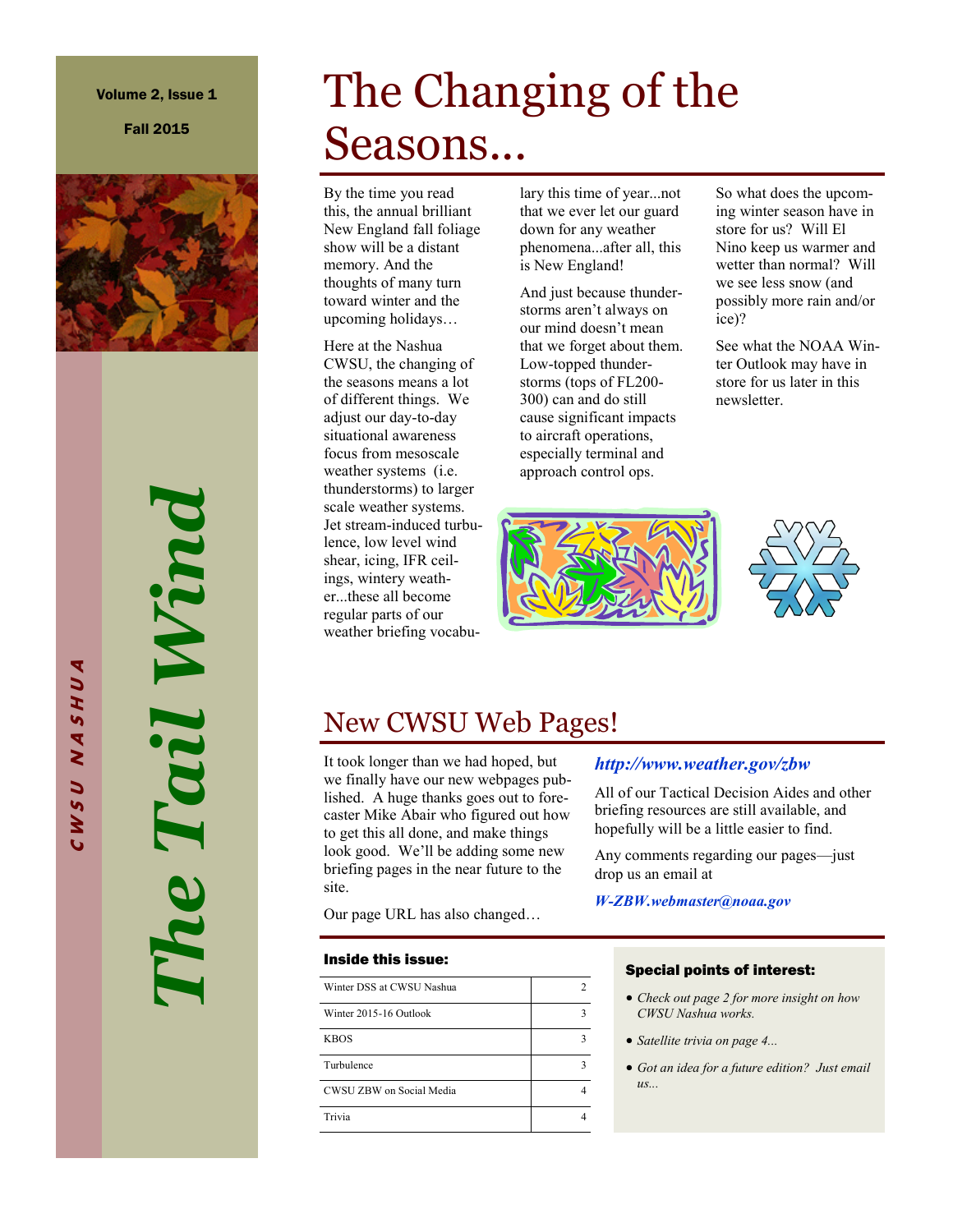### Winter Aviation Decision Support Services at CWSU Nashua

*Scott Reynolds MIC, CWSU Nashua*

*Warning—MANY acronyms contained in this article. :)*

Decision Support Services (or "DSS") — Center Weather Service Units have been providing DSS to our FAA customers since our inception in 1978. But what exactly is DSS as provided by a CWSU, and how does it differ from FAA facility to facility, or even within the same FAA facility (such as an ARTCC)?

#### *BOSTON CENTER*

Let's start with our support to the Boston ARTCC. We provide weather support to a number of different entities, just within the walls of Boston Center. The Center is divided into 5 Operations Areas. The Traffic Management Unit (or "TMU") works with the Areas to keep a smooth and efficient flow of traffic within the Center's airspace. TMU also coordinates with the Air Traffic Control System Command Center ("ATCSSC" or the "Command Center"), as well as other nearby Centers and facilities in terms of "the bigger picture" traffic flow.

So what do we brief everyone on? For the TMU, we focus first on Boston Logan International Airport (KBOS) operations. This includes detailed forecast information on winds, ceiling height, visibility, and precipitation (timing, intensity, type, etc.). See the KBOS article below for some more details on just how the weather impacts operations at Boston.

After KBOS, we also need to look at the New York Metro airports (KJFK/ Kennedy, KEWR/Newark, and KLGA/ LaGuardia), as well as any of the other big airports in the eastern U.S. that could slow traffic throughout the country. Some days that means Chicago, other days it's Washington DC. The level of detail is not as great as for KBOS, but impacts to the New York Metros in particular can have quite an impact on Boston Center operations.

Then, we look at specific weather impacts within Boston Center airspace itself. That information also gets relayed to the Areas. This could include precipi-

tation type and timing for the "secondary" airports in our airspace, such as Bradley (KBDL), Manchester (KMHT), Providence (KPVD), and sometimes even Syracuse (KSYR), Albany (KALB), Burlington (KBTV), or Portland (KPWM). If another bigger airport is closed or is severely delayed, aircraft may need an alternate airport to fly into.

Jet stream-level turbulence (sometimes referred to as "clear air turbulence"), low level turbulence and/or low level wind shear, icing, and even winter-time thunderstorms can also impact local operations. We're constantly monitoring for all of this.

In addition to TMU and the Areas, we also brief Technical Operations personnel and Center management on local weather that could impact the Center's operations, whether it be for parking lot plowing, or

On a quiet day, the total number of briefings that we might provide could be as low as around 10 or so...on a busy day, we could do 50 or more!

for personnel being able to arrive safely to work or not.

On a "normal" day, we provide weather briefings to TMU at least 3 or 4 times per day, at least once per day to the Technical Operations staff, and 3 scheduled briefings to Air Traffic personnel. We also provide updated briefings to all of these people and others as conditions warrant throughout the day. On a quiet day, the total number of briefings that we might provide could be as low as around 10 or so...on a busy day, we could do 50 or more! But that's just our "in house" briefings. What about other facilities?

#### *OTHER FAA PARTNERS*

We also provide briefing support to the Boston Terminal Radar Approach Control (or "TRACON"). Boston TRA-CON's briefings are very similar to those provided to the Center's TMU regarding KBOS. In addition to the KBOS-specific briefings, we also brief the TRACON on

turbulence and icing concerns in their airspace below 12,000 feet, which is roughly the vertical extent of their airspace. Boston TRACON is the "connector" between Boston Tower (BOS) and Boston Center airspace.

While we don't brief BOS often, they're just as important, as much of what impacts the TRACON also impacts the Tower. Logan Airport is one of the most weather sensitive airports in the U.S.

BOS is much more concerned about ceiling heights, precipitation (type, timing), and especially wind. We share support duties for BOS with the NWS Weather Forecast Office in Taunton MA (BOX).

#### *FORECAST COLLABORATION*

Both the CWSU and BOX provide briefings as needed to BOS personnel. So, it's very important that we are on the same page regarding forecasts. The CWSU and BOX routinely collaborate on both new forecasts, and potential updates to existing forecasts.

BOX is responsible for the KBOS Terminal Aerodrome Forecasts (TAF), or the specific airport forecast for BOS. The CWSU (in collaboration with BOX) can provide additional details to the BOS forecast that the TAF is simply not designed to provide.

During weather events that have more widespread impacts, we may also collaborate with other NWS offices regarding forecasts, especially if those airports may be needed as alternate airports for flights to divert to.

And if this wasn't enough, we also collaborate on forecasts during "busier" days with the NWS meteorologists at the Command Center. The Command Center Unit briefs FAA planners and are looking as the U.S. airspace as a whole.

Not too busy, are we?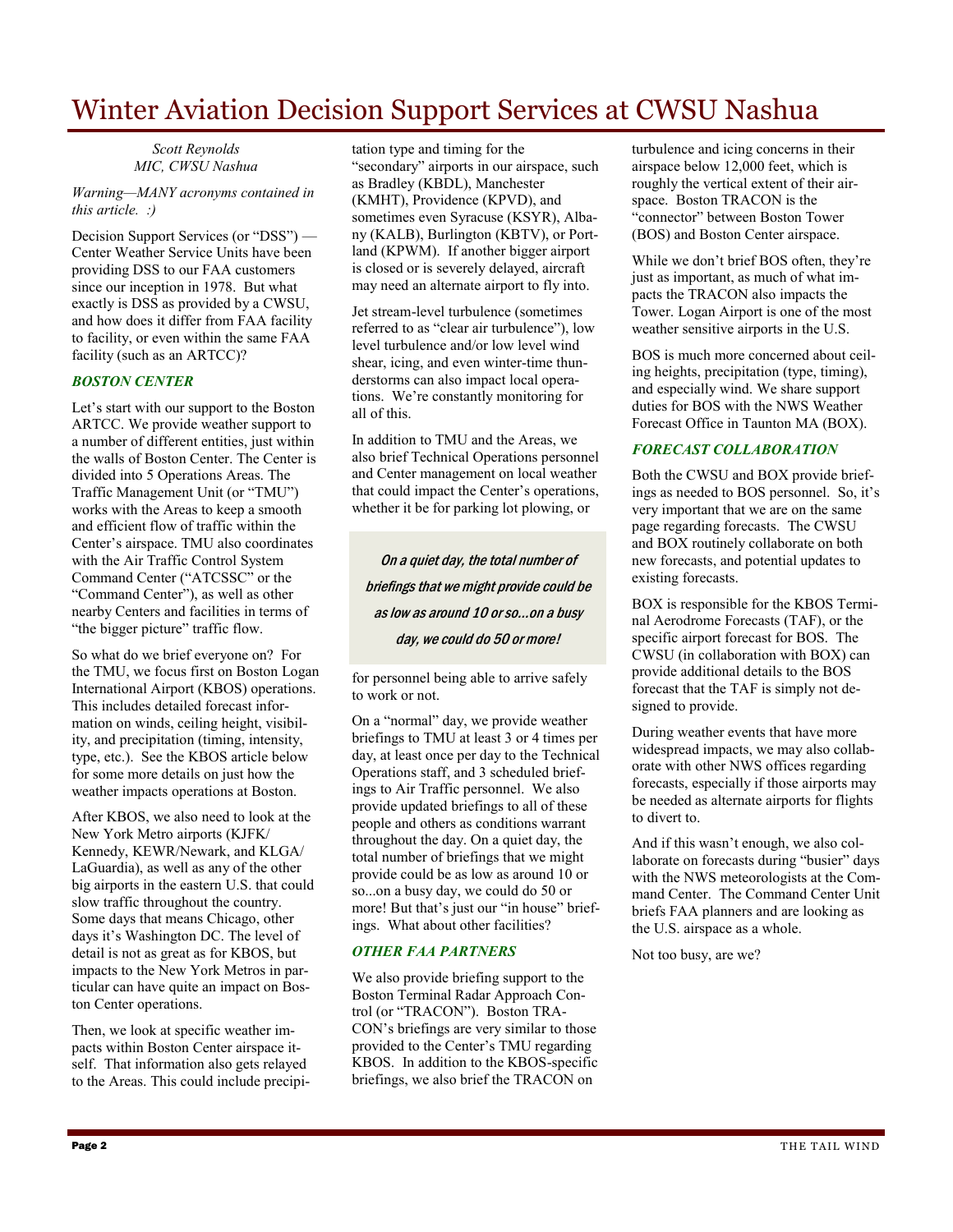# Winter 2015-2016 Outlook

*Brian Seeley and Weir Lundstedt Forecasters, CWSU ZBW*

Forecasters at NOAA's Climate Prediction Center have issued their U.S. Winter Outlook, which covers the months of December 2015 through February 2016. The forecast for the Northeast generally calls for above normal average temperatures and near to above normal average precipitation.

An ongoing strong El Nino off the west coast of South America, expected to rival the intensity of the one that occurred in 1997, should be the main influence on weather and climate patterns this winter, by significantly impacting the position of the jet stream across the Pacific Ocean. However, other factors such as the changing phases of the North Atlantic Oscilla-

tion, the Arctic Oscillation and the Madden-Julian Oscillation, as well as an ongoing area of warmer than normal ocean temperatures off the Pacific Northwest U.S. coast and off the Atlantic seaboard, are also likely to factor into the final Winter outcome.

For the local weather across Southern New Hampshire, previous strong El Nino winters have typically gotten off to a quick, chilly, and active start, with significant snowfalls in December and January, followed by an overall waning of the cold and snow for February and March.

Our own ZBW long-range forecasting guru, is expecting winter to feature above average temperatures and precipitation, but with below normal snowfall. After three consecutive above normal snowfall

seasons here in Nashua, for the first time since records began, a milder and less snowy season would be welcome news for many. Only time will tell what Old Man Winter and Mother Nature have in store for us.



## KBOS—Weather Sensitive Airport?

Just the smallest shift in wind direction can force the BOS tower controllers into changing runway(s). A change in runways means that incoming flights would be landing on a different runway, likely coming from a different direction. While that sounds simple, getting all of the traffic "lined" up to safely land on the new runway setup could take some time, which in turn may mean delays in arrivals and departures, which could have a

"snowball" effect across other parts of the country.

If a runway change has to happen during busy arrival and departure times, those delays cost the airlines (and the flying public) time and money.

But, it's not just wind shifts that cause problems with airports. Certain changes in ceiling height or visibility can reduce (or increase) the arrival rate at KBOS.

## 'Tis the season … for Turbulence...

Ever wondered why your smooth flight gets bumpy (or worse) all-of-the-sudden? It's probably caused by Clear Air Turbulence (or *CAT*). While you can't see turbulence itself, there are signs that forecasters look for to better forecast it.

Late fall and through the winter and into early spring are the more typical times for CAT to occur. One prime reason for this is because jet streams tend to be much stronger during the "cool" months than during the warmer months. Wind shear is the primary culprit. Wind shear can be due to changes in wind speed and/or wind

#### direction.

CAT associated with the jet stream is usually confined to relatively thin, transient layers of the atmosphere.

CWSU meteorologists are often asked where "smoother" rides are, so the aircraft requesting a change in altitude can lessen the turbulence (or avoid it altogether). We use a number of forecast tools to determine where the turbulence is maximized and where the rides should smooth out.

Timing of precipitation and changes in precipitation type also can have a huge impact on operations. Wet runways can force use of a lower arrival rate, which can lead to delays. Certain precipitation types (heavy snow, sleet, freezing rain, just to mention a few), can potentially "shut the airport down" if it goes on long enough.